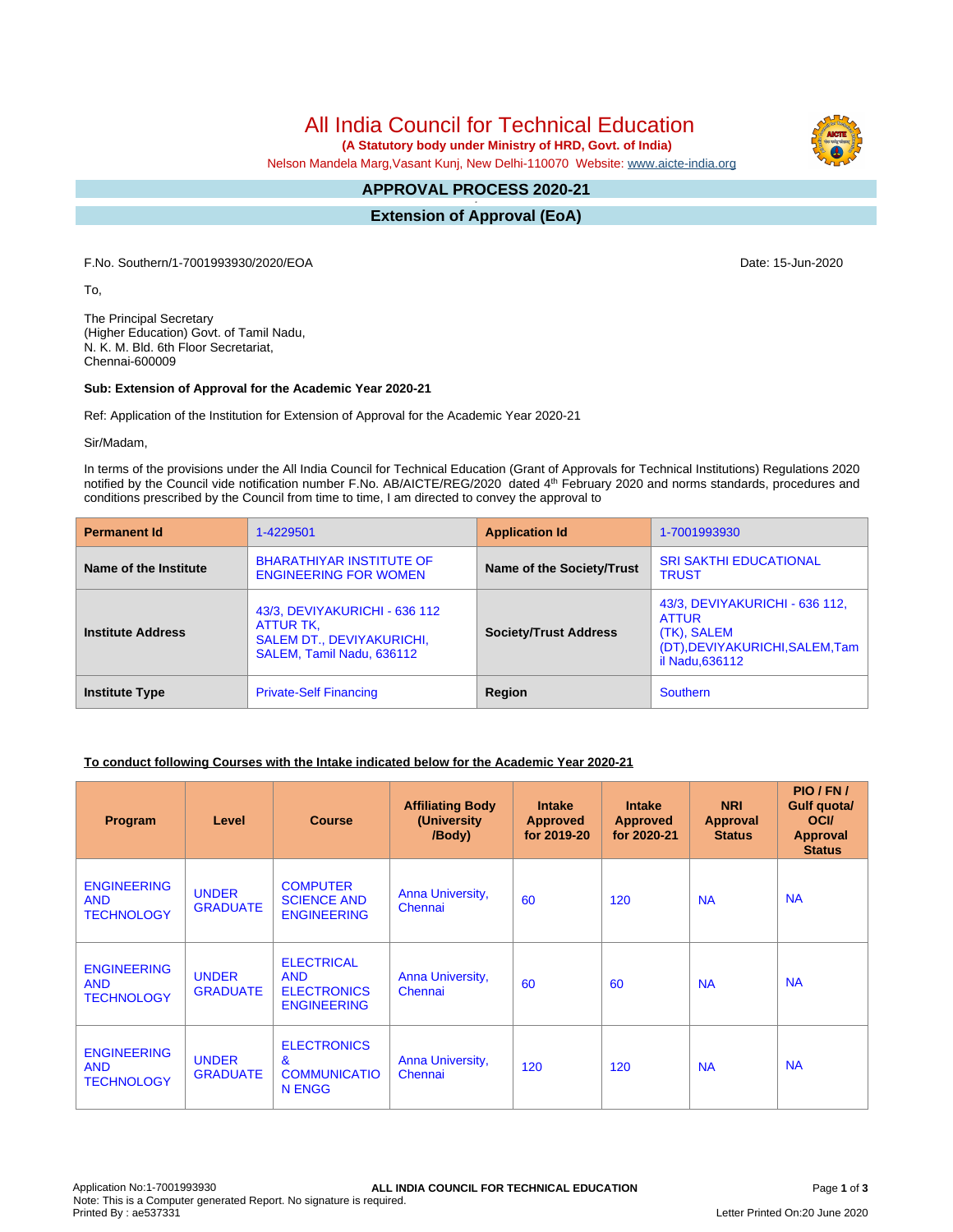| <b>ENGINEERING</b><br><b>AND</b><br><b>TECHNOLOGY</b> | <b>POST</b><br><b>GRADUATE</b> | <b>COMPUTER</b><br><b>SCIENCE AND</b><br><b>ENGINEERING</b> | <b>Anna University,</b><br>Chennai | 18 | 18 | <b>NA</b> | <b>NA</b> |
|-------------------------------------------------------|--------------------------------|-------------------------------------------------------------|------------------------------------|----|----|-----------|-----------|
| <b>ENGINEERING</b><br><b>AND</b><br><b>TECHNOLOGY</b> | <b>POST</b><br><b>GRADUATE</b> | <b>COMMUNICATIO</b><br>N SYSTEMS                            | <b>Anna University,</b><br>Chennai | 18 | 18 | <b>NA</b> | <b>NA</b> |

### **Course(s) Applied for Closure by the Institute for the Academic Year 2020-21**

| <b>Program</b>                              | Level          | <b>Course</b>            | <b>Affiliating Body</b><br>(Univ/Body) | <b>Course Closure Status</b> |
|---------------------------------------------|----------------|--------------------------|----------------------------------------|------------------------------|
| <b>ENGINEERING AND</b><br><b>TECHNOLOGY</b> | UNDER GRADUATE | <b>CIVIL ENGINEERING</b> | <b>Anna University,</b><br>Chennai     | Approved                     |

# **It is mandatory to comply with all the essential requirements as given in APH 2020-21 (Appendix 6)**

# **Important Instructions**

- 1. The State Government/ UT/ Directorate of Technical Education/ Directorate of Medical Education shall ensure that 10% of reservation for Economically Weaker Section (EWS) as per the reservation policy for admission, operational from the Academic year 2020-21 is implemented without affecting the reservation percentages of SC/ ST/ OBC/ General. However, this would not be applicable in the case of Minority Institutions referred to the Clause (1) of Article 30 of Constitution of India. Such Institution shall be permitted to increase in annual permitted strength over a maximum period of two years beginning with the Academic Year 2020-21
- 2. The Institution offering courses earlier in the Regular Shift, First Shift, Second Shift/Part Time now amalgamated as total intake shall have to fulfil all facilities such as Infrastructure, Faculty and other requirements as per the norms specified in the Approval Process Handbook 2020-21 for the Total Approved Intake. Further, the Institutions Deemed to be Universities/ Institutions having Accreditation/ Autonomy status shall have to maintain the Faculty: Student ratio as specified in the Approval Process Handbook. All such Institutions/ Universities shall have to create the necessary Faculty, Infrastructure and other facilities WITHIN 2 YEARS to fulfil the norms based on the Affidavit submitted to AICTE.
- 3. In case of any differences in content in this Computer generated Extension of Approval Letter, the content/information as approved by the Executive Council / General Council as available on the record of AICTE shall be final and binding.
- 4. Strict compliance of Anti-Ragging Regulation: Approval is subject to strict compliance of provisions made in AICTE Regulation notified vide F. No. 373/Legal/AICTE/2009 dated July 1, 2009 for Prevention and Prohibition of Ragging in Technical Institutions. In case Institution fails to take adequate steps to Prevent Ragging or fails to act in accordance with AICTE Regulation or fails to punish perpetrators or incidents of Ragging, it will be liable to take any action as defined under clause 9(4) of the said Regulation.

**Prof.Rajive Kumar Member Secretary, AICTE**

Copy to:

- **1. The Director Of Technical Education\*\*, Tamil Nadu**
- **2**. **The Registrar\*\*,**

Anna University, Chennai